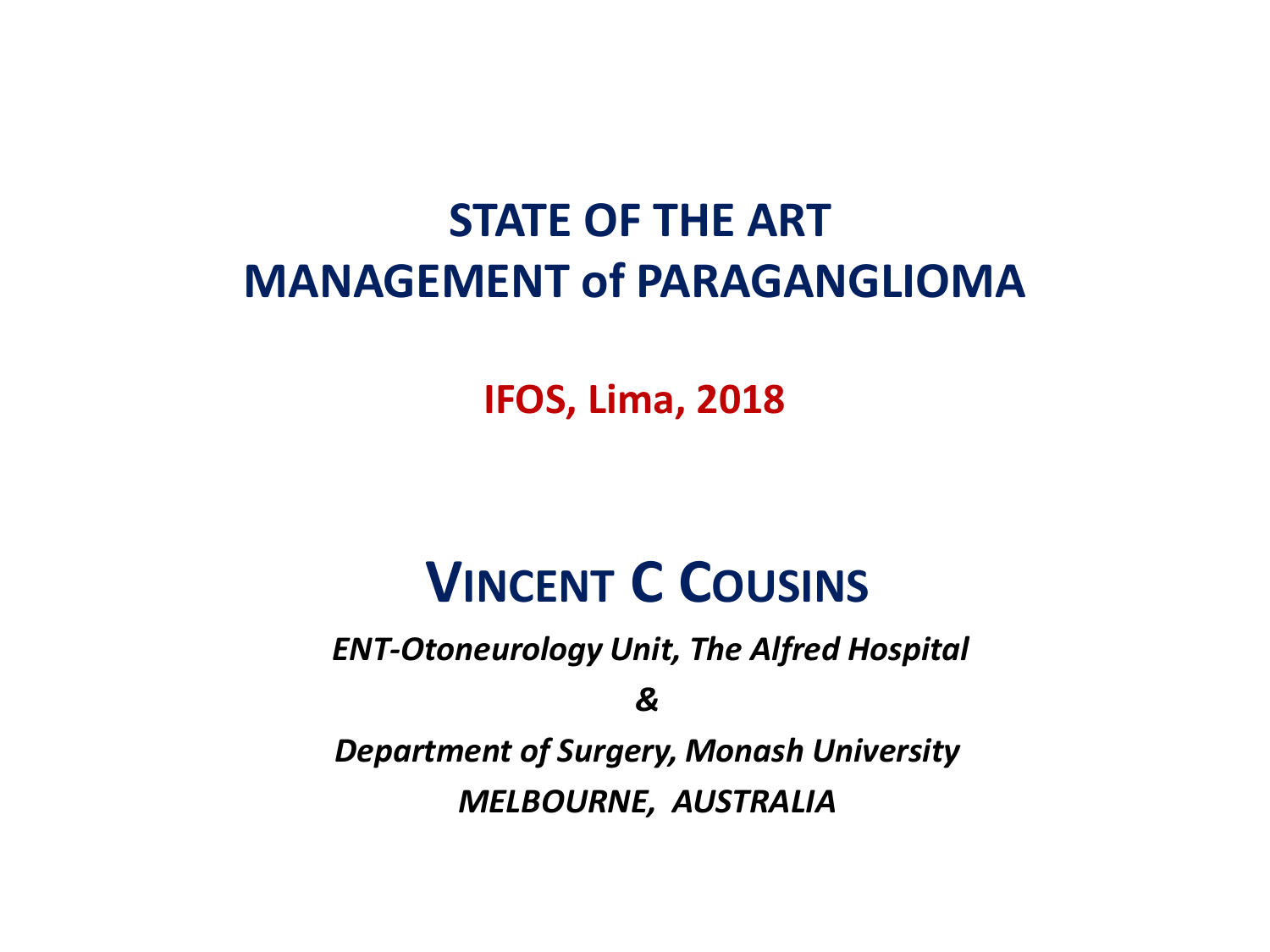# **PARAGANGLIOMAS**

#### **HEAD & NECK**

- **Neural Crest Origin**
- **Rare :** *0.6% of H&N Tumours*
- **Multiple / Familial**
- **Sex Distribution**

*F>M , CBT : M>F* 

• **Malignancy** 

*Glomus <5% , CBT <20%*

• **Catecholamine Secretion** 

**<3%**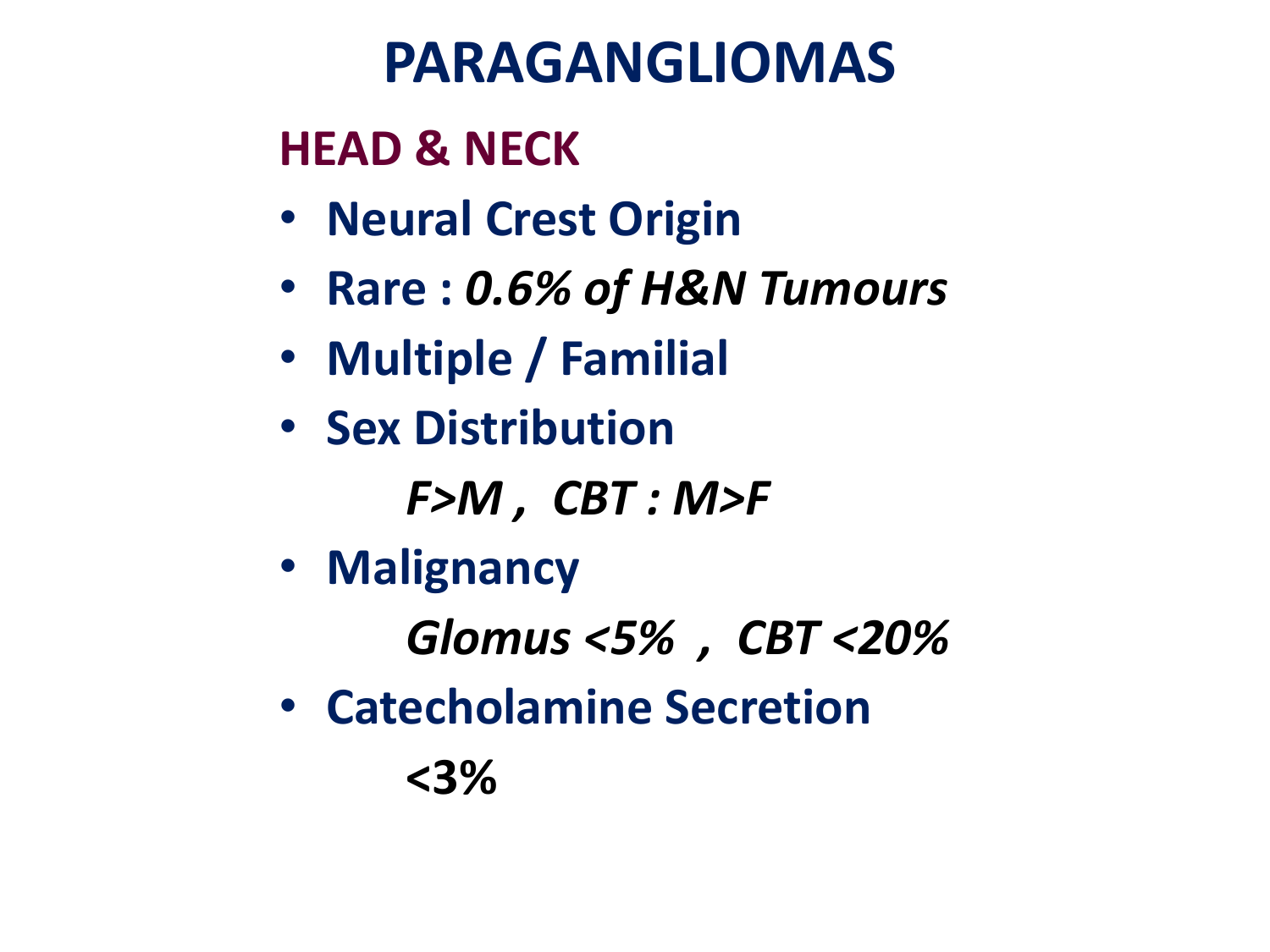## **DECISION MAKING POINTS in MANAGEMENT**

- **CLINICAL ASSESSMENT**
- **DETAILS OF TUMOUR**
- **CATECHOLAMINE SECRETING**
- **GENETIC TESTING**
- **SYNCHRONOUS TUMOURS**
- **TREATMENT**
- **COMPREHENSIVE FOLLOW-UP**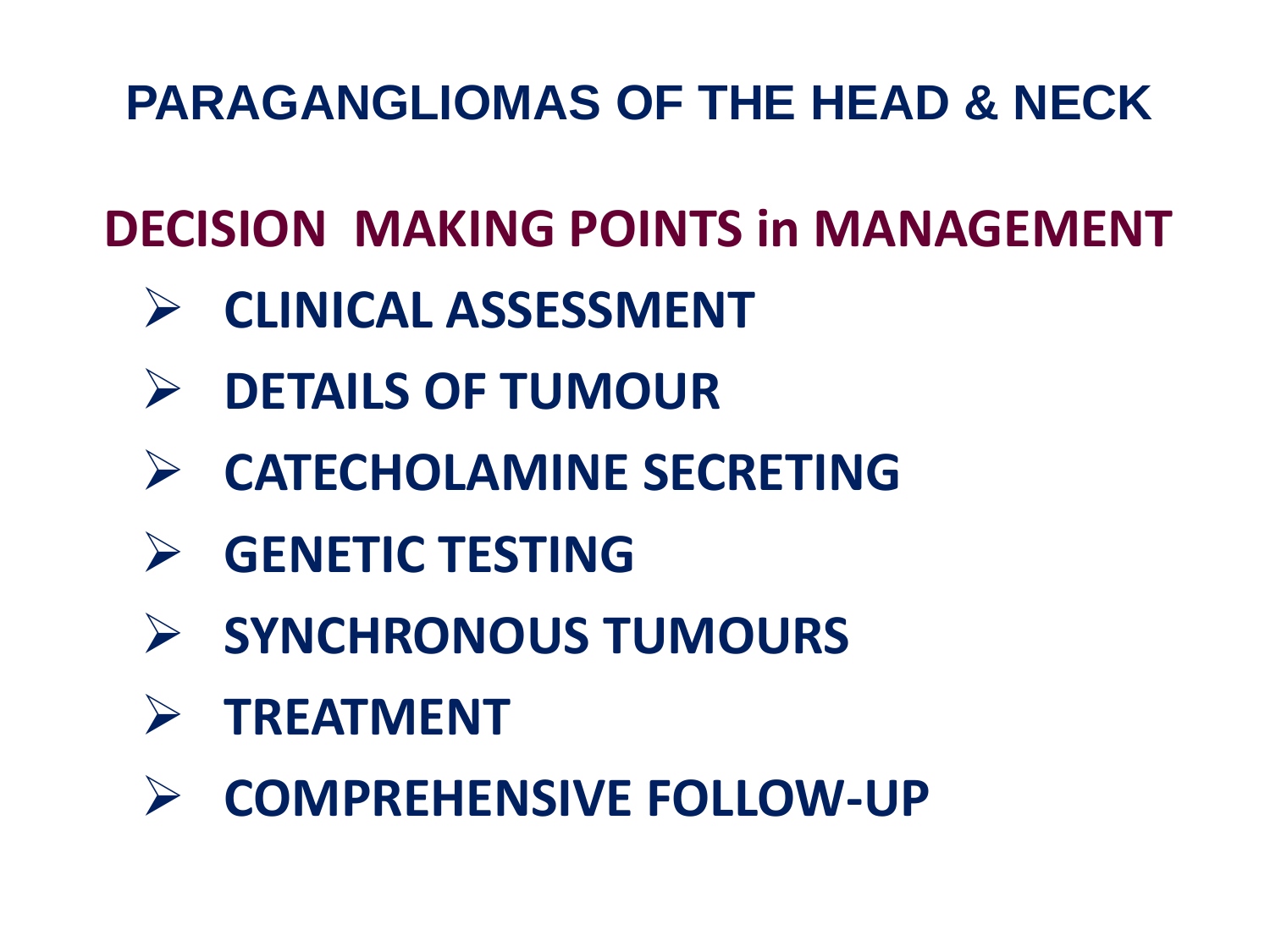#### *CLINICAL ASSESSMENT*

#### **PATIENT HISTORY**

- **Pre Referral Diagnosis & Rx**
- **Pulsatile Tinnitus - Causes**
- **Hearing Loss**
- **Cranial Nerve Symptoms**
- • **Symptoms of Hormone Secretion**
- **Family History**
- **Associated Conditions / Syndromes**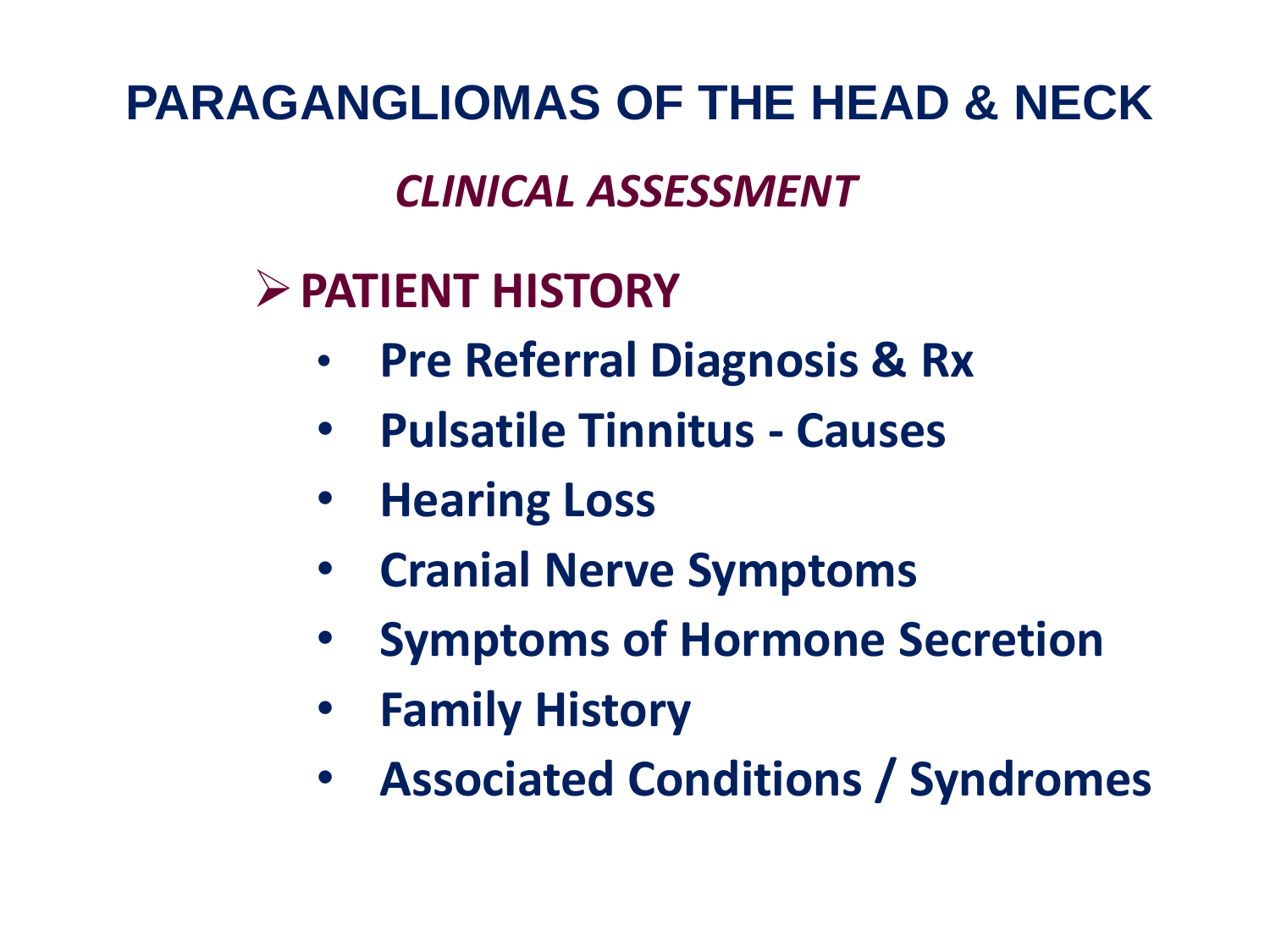# **PARAGANGLIOMAS OF THE HEAD & NECK** *SYMPTOMS*

- **Pulsatile Tinnitus**
- **Pain**
- **Vertigo / Imbalance**
- **Ear discharge**
- **Headache**
- **Hearing Loss**
- **Ear Pressure**
- **Cranial Nerve paresis**
- **Neck Mass**
- **Voice change**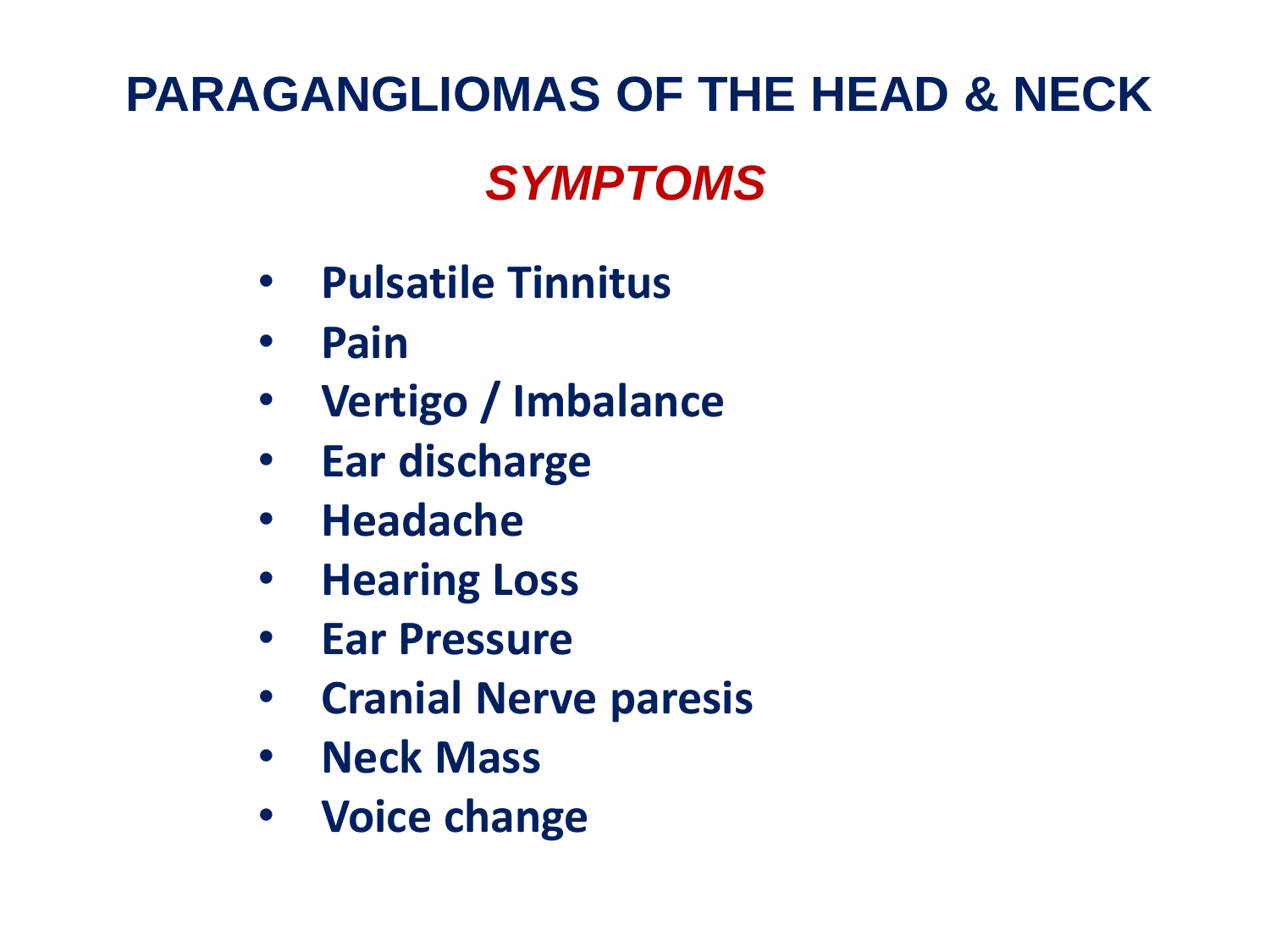**PARAGANGLIOMAS OF THE HEAD & NECK** *CLINICAL EXAMINATION*

- **Vascular Mass in Ear**
- **Lateral Neck Mass**
- **Bruit over the tumour**
- **Cranial Nerve Palsies**

**7, 9, 10, 11, 12**

• **Blood Pressure**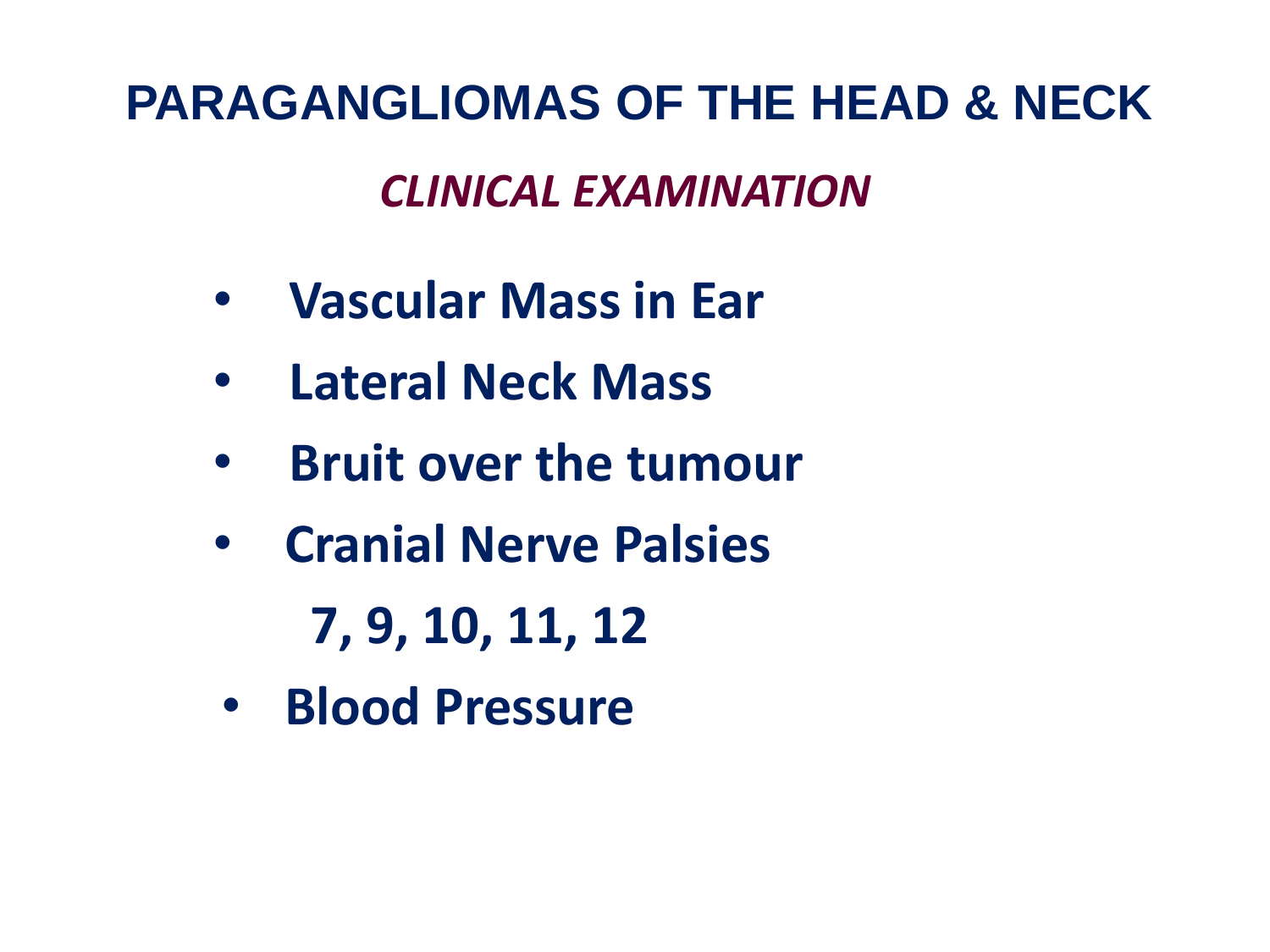**PARAGANGLIOMAS OF THE HEAD & NECK TUMOUR DETAILS : IMAGING CT SCAN Ear, Head & Neck Bone Detail Contrast CTA MRI SCAN Head and Neck Standard Sequences Contrast MRA** *Arterial supply* **MRV** *Venous drainage Venous obstruction*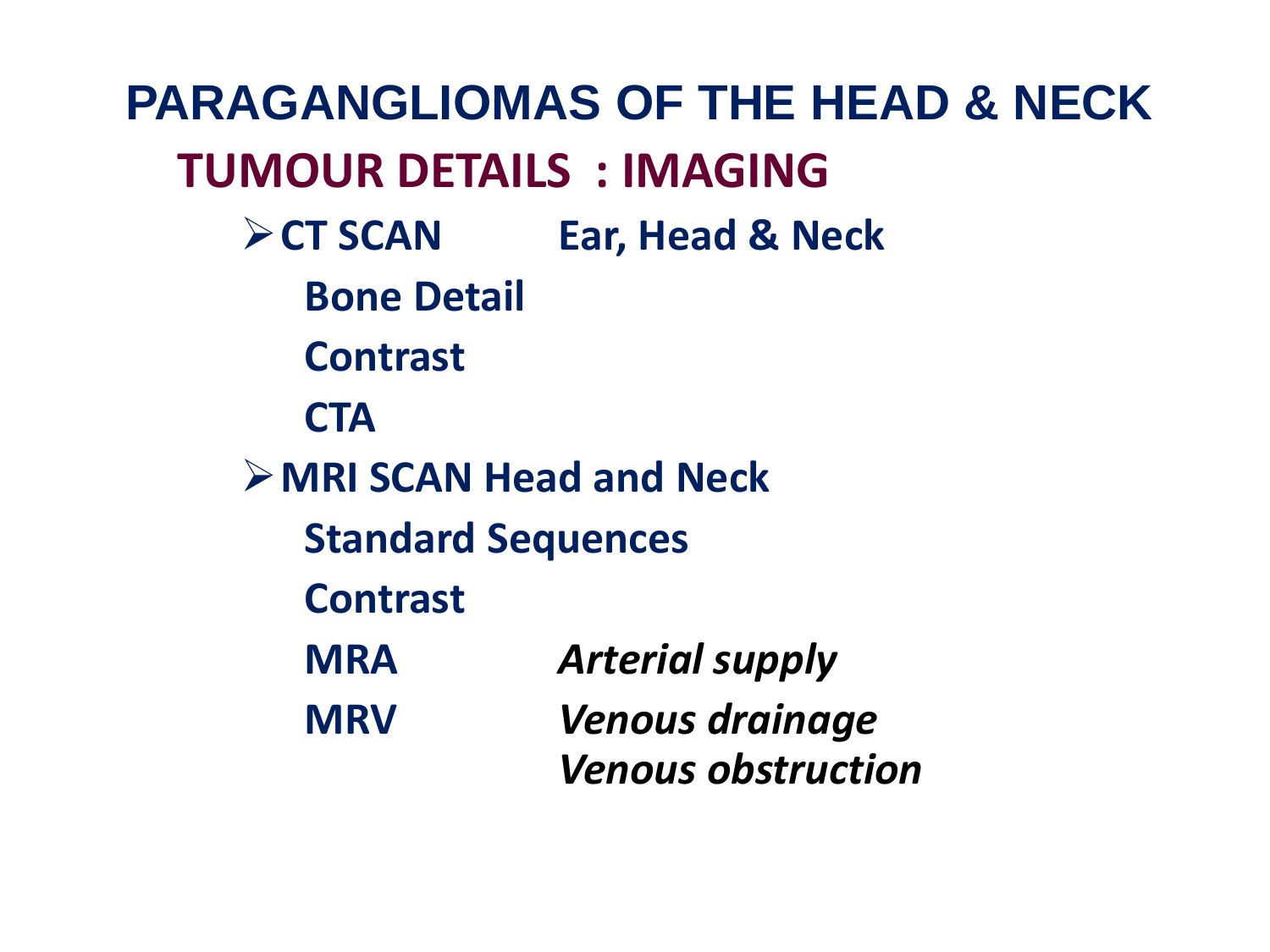#### **Jugulo-Tympanic Glomus Tumour Classification**

#### *Jackson & Glasscock* Fisch

#### **GLOMUS TYMPANICUM Type 1 Promontory Type 2 Middle Ear Space Type 3 ME and Mastoid Type 4 ME, Mastoid and EAC / Ant to ICA GLOMUS JUGULARE Type 1 Jug Bulb, ME and Mastoid**

| Type 2 | <b>Below IAC</b>                              |
|--------|-----------------------------------------------|
| Type 3 | <b>Petrous Apex</b>                           |
| Type 4 | <b>Clivus or Infratemp Fossa</b>              |
|        | (Types 2 - 4 may have intracranial extension) |

| <b>Type A</b> | <b>Confined to Promontory</b>                                    |                |  |  |  |
|---------------|------------------------------------------------------------------|----------------|--|--|--|
| <b>Type B</b> | <b>ME and Mastoid</b><br>(Jug Bulb & Carotid Canal Intact)       |                |  |  |  |
| <b>Type C</b> | Originate in Jugular Bulb:                                       |                |  |  |  |
|               | In to Carotid Canal only                                         | C1             |  |  |  |
|               | <b>Vertical Carotid</b>                                          | C <sub>2</sub> |  |  |  |
|               | <b>Horizontal Carotid</b>                                        | C <sub>3</sub> |  |  |  |
|               | <b>Beyond Foramen Lacerum</b>                                    | C4             |  |  |  |
| <b>Type D</b> | De Extradural 1cm / 2cm<br>Di Intradural 1cm /2cm / Unresectable |                |  |  |  |

#### **My Simplified Version**

| Type A        | Air of Middle Ear               |  |
|---------------|---------------------------------|--|
| <b>Type B</b> | <b>Bone of Mastoid involved</b> |  |
| <b>Type C</b> | <b>Carotid Canal</b>            |  |
|               | Deep / Dural Penetration        |  |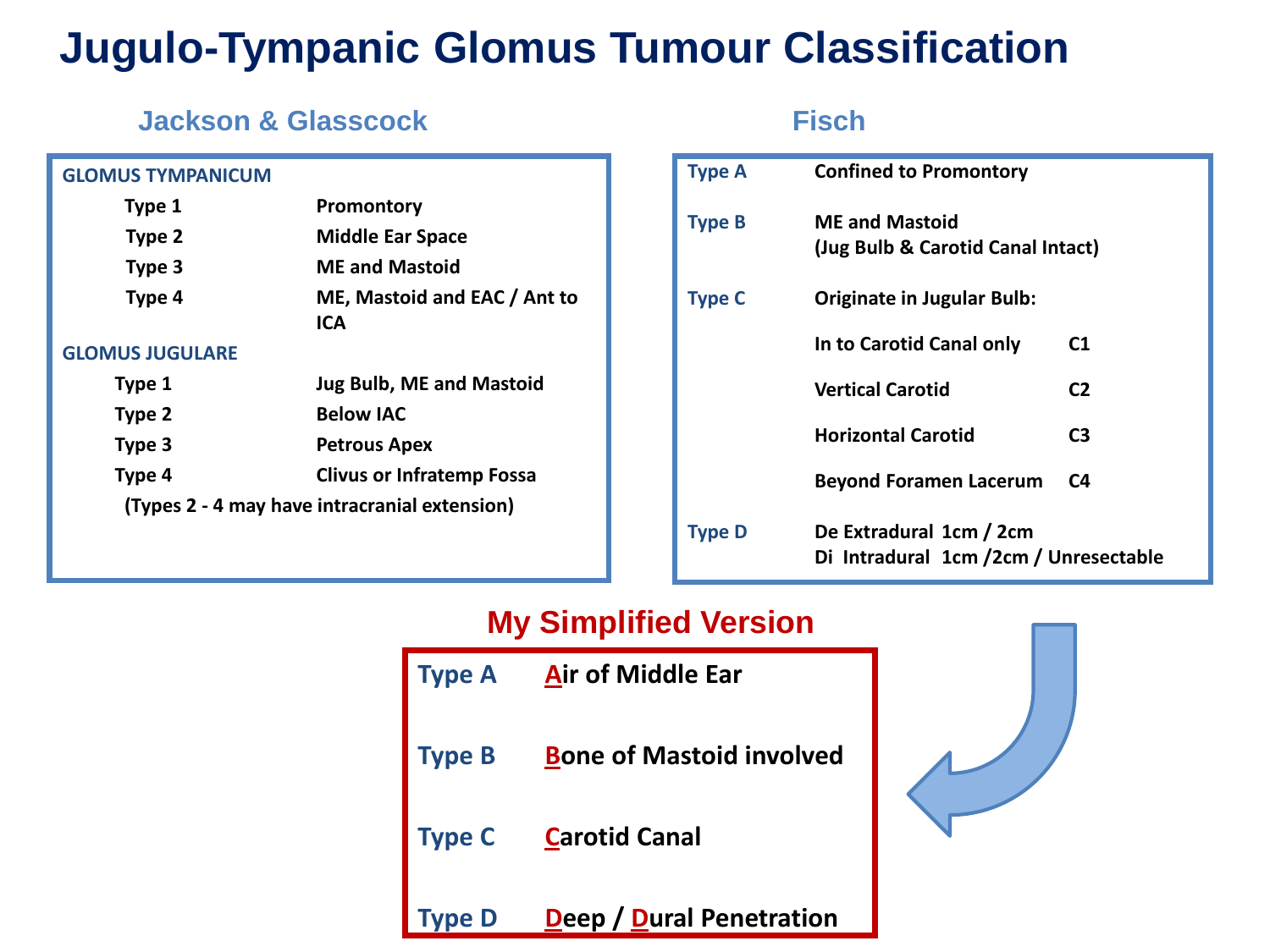**PARAGANGLIOMAS OF THE HEAD & NECK TUMOUR DETAILS : IMAGING** *cont* **ANGIOGRAPHY (DSA) Arterial supply Venous drainage Embolisation pre surgery Carotid Occlusion**

> **NUCLEAR STUDIES Dotatate / MIBG / FDG** *Multiple Tumours / Recurrence*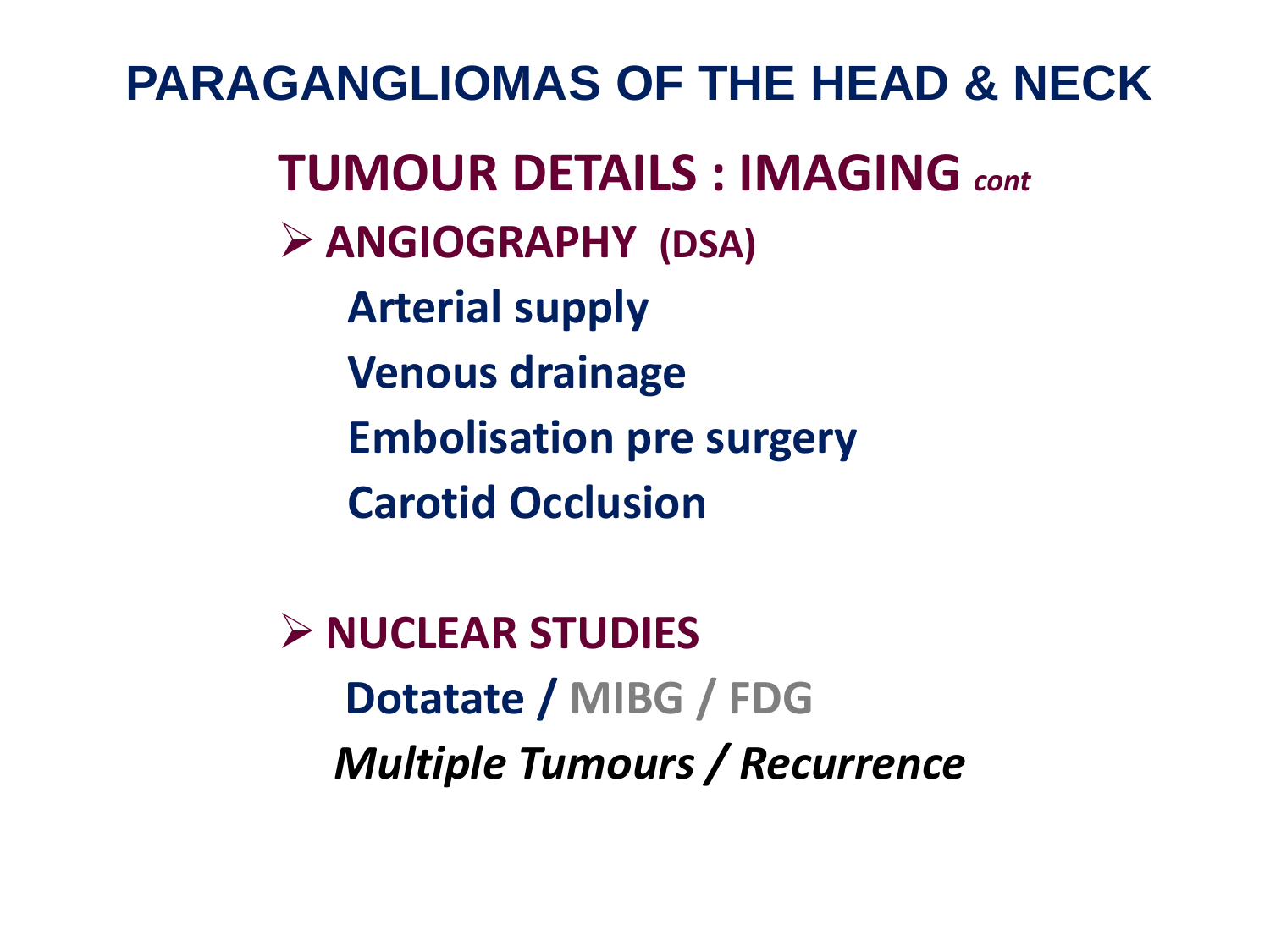## **ASSOCIATED PARAGANGLIOMAS**

- **TYMPANICUM**
- 
- **NECK**

• **JUGULARE** *Ipsi. / Contralateral*

 **Carotid Body Glomus Vagale**

 **Sympathetic Chain**

• **ABDOMEN**

 **Adrenal : Phaeochromocytoma**

 **Extra-Adrenal**

• **CHEST**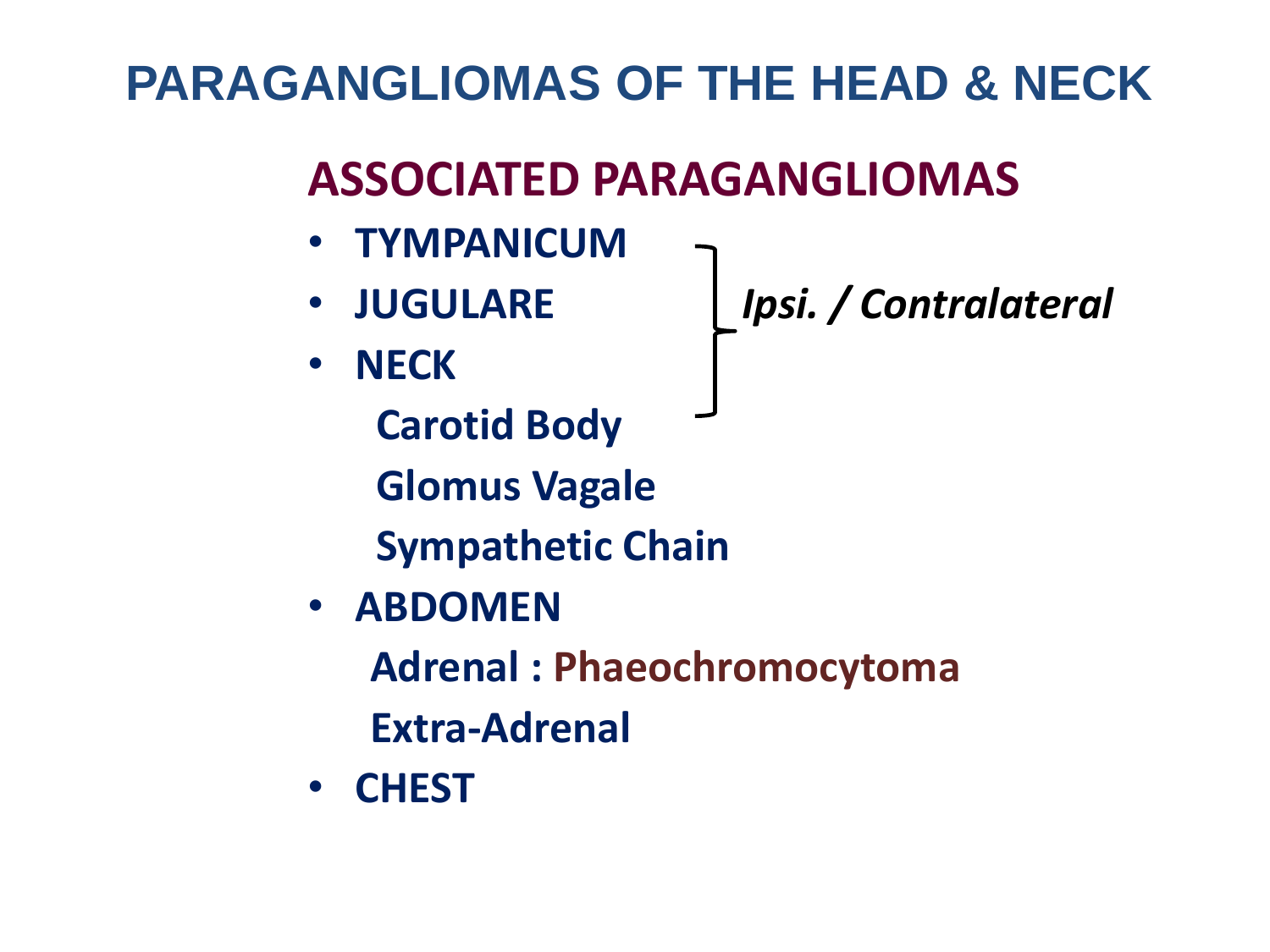#### **CAROTID BODY TUMOURS**

**CLASSIFICATION (Shamblin 1971)**

- **GROUP 1 Just in contact with carotid** *Resection "straightforward"*
- **GROUP 2 Intimately attached to carotid** *Resection may involve vessel wall*
- **GROUP 3 Surrounding carotid** *Vessel definitely involved May need replacement*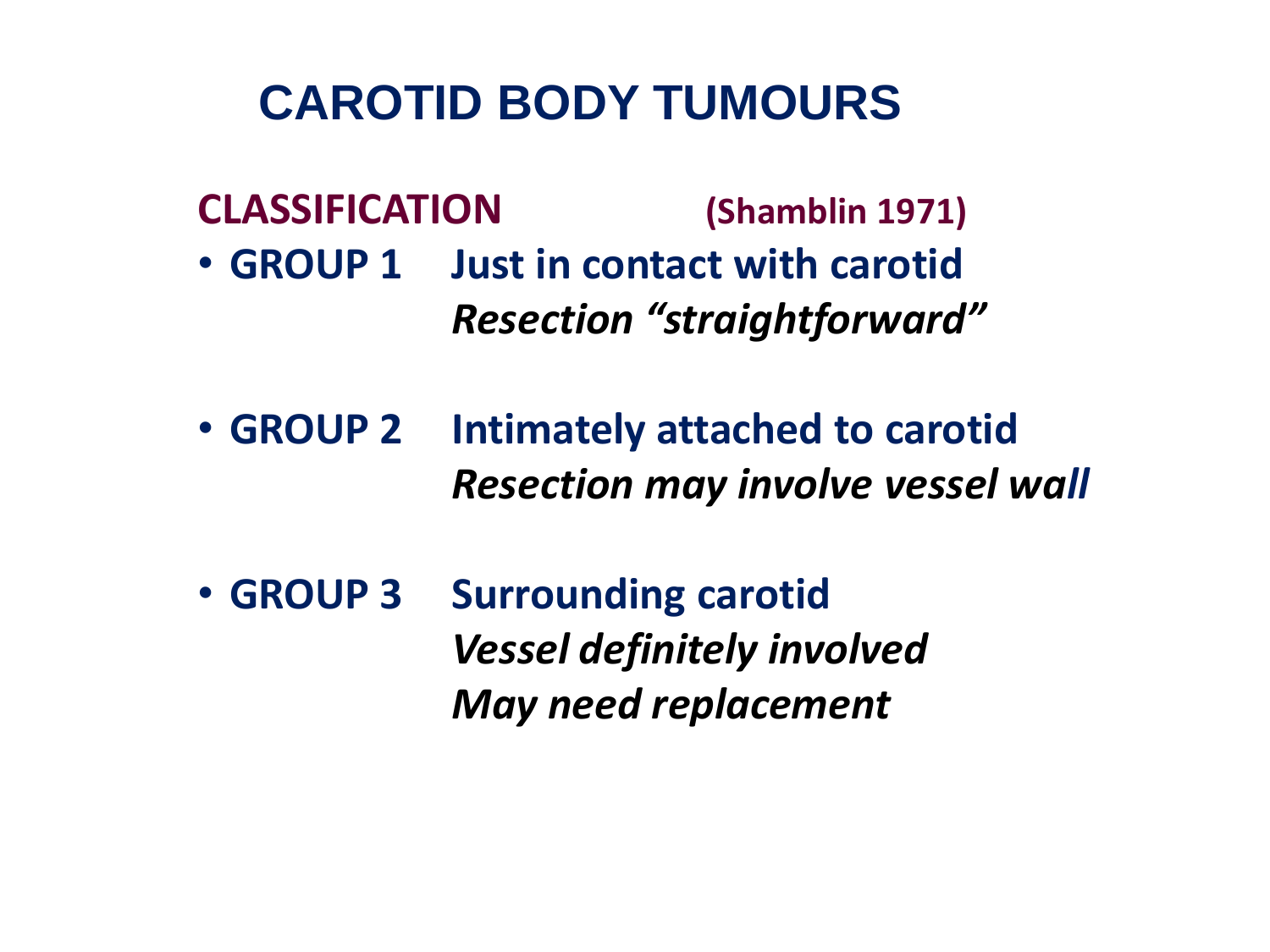## **CATECHOLAMINE SECRETING**

- **CATECHOLAMINES** 
	- **Urinary**
	- **Plasma**
- **METANEPHRINES Urinary Plasma**

*Neck & other Extra-Adrenal PGL lack PNMT'ase --Secrete Normetanephrines & Dopamine only*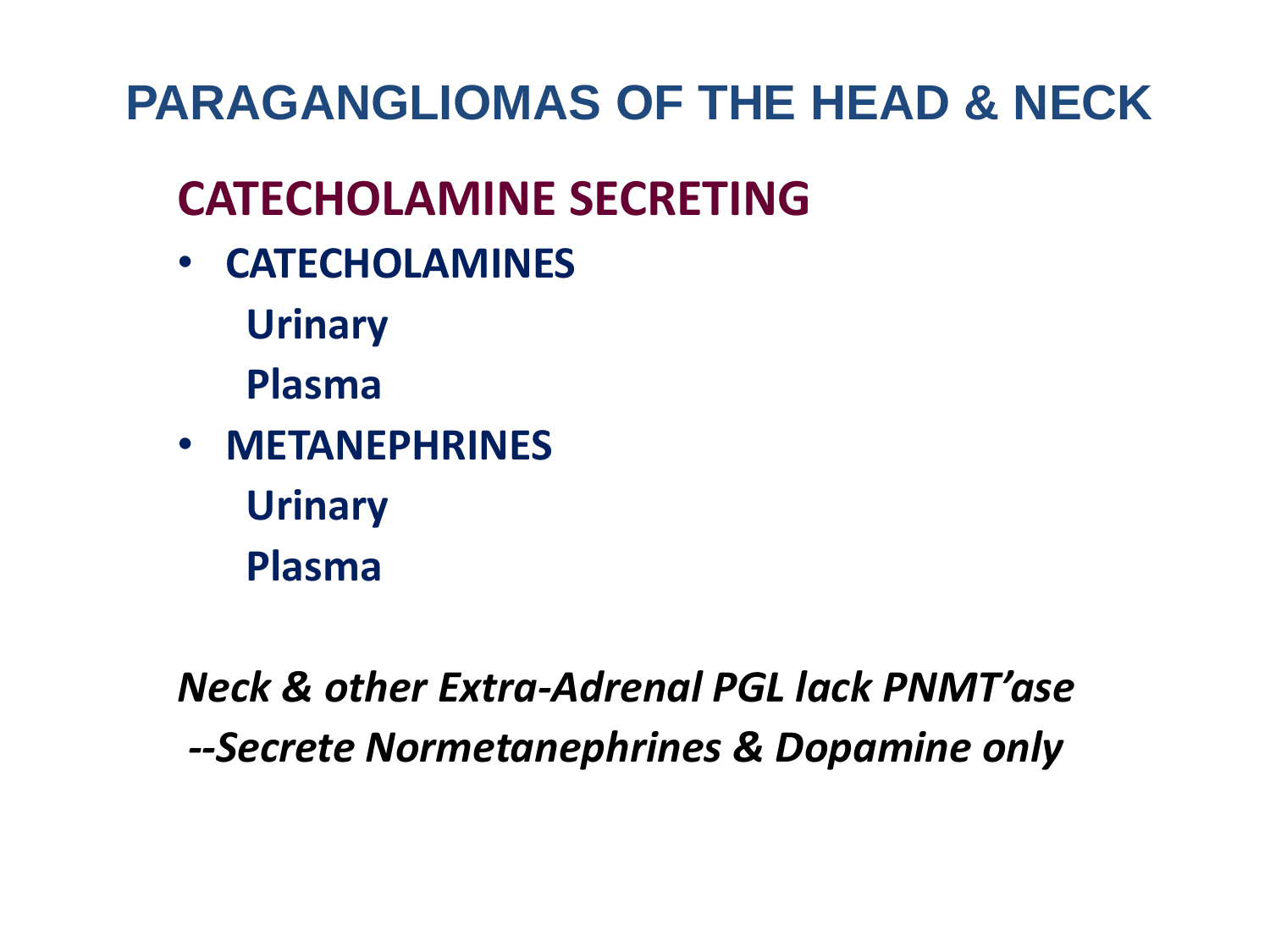# **PARAGANGLIOMAS OF THE HEAD & NECK FAMILIAL SYNDROME**

• **Significant implications for Patient & Family**

*Present younger age*

*More complex disease*

*Multicentric in 80% vs 20% if Sporadic*

• **Must be tested** 

- **Informed Consent required**
- **Genetic Counselling**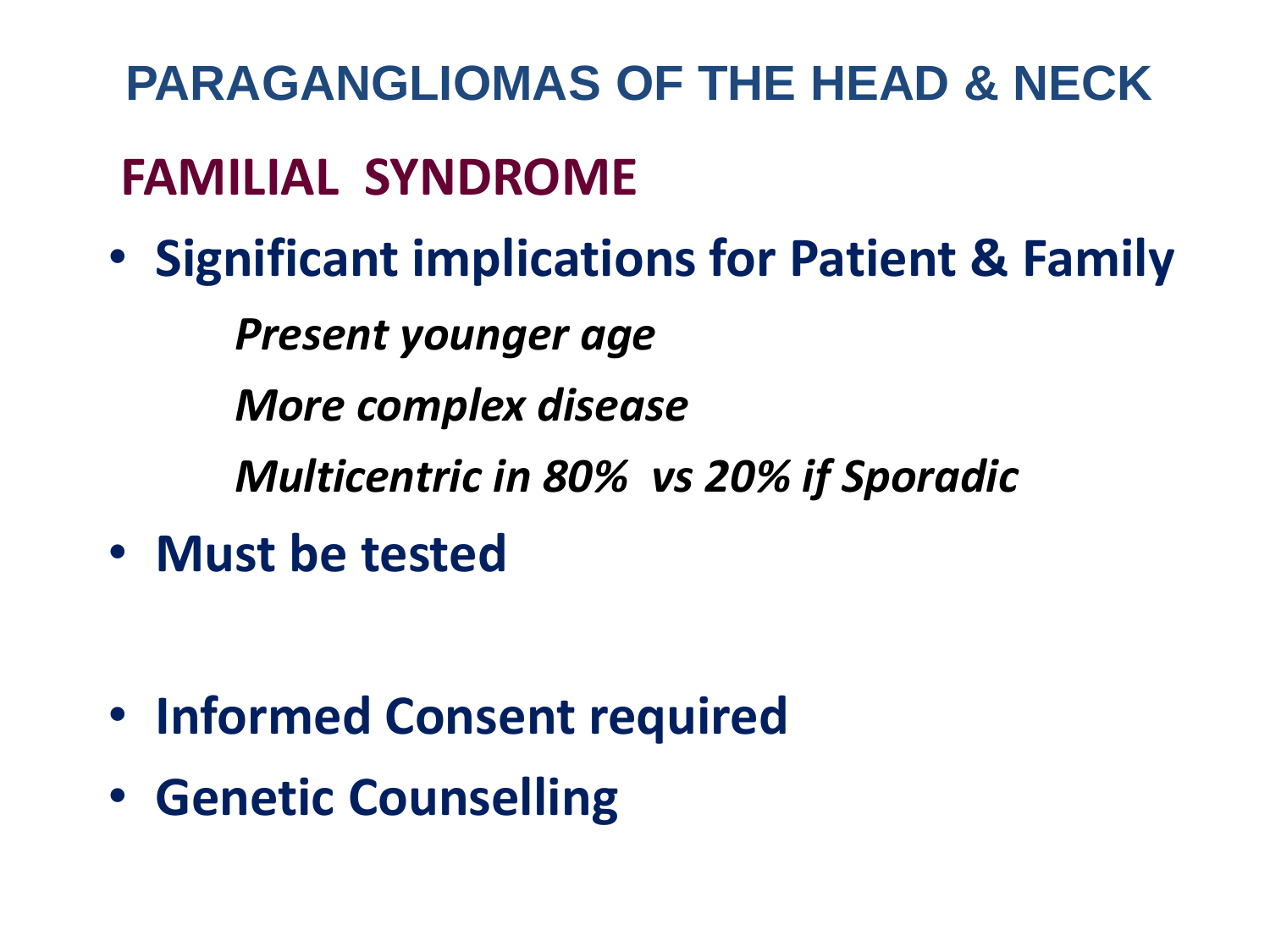#### **Familial Syndromes in H&N Paraganglioma**

| <b>Mutation</b><br><b>Gene</b>                                                  | <b>Syndrome</b> | <b>Phaeo</b> | <b>MultiFocal</b> | <b>Malignancy</b> | <b>Recurrence</b> |  |  |  |
|---------------------------------------------------------------------------------|-----------------|--------------|-------------------|-------------------|-------------------|--|--|--|
| <b>SDHD</b><br>11q23                                                            | <b>PGL1</b>     | ╋            | $+ +$             | $+/-$             |                   |  |  |  |
| <b>Autosomal Dominant with Maternal Imprinting -Carrier only if from mother</b> |                 |              |                   |                   |                   |  |  |  |
| <b>SDHB</b><br><b>1p36</b>                                                      | <b>PGL4</b>     | $++$         |                   | $+ +$             |                   |  |  |  |
| <b>Autosomal Dominant</b><br><b>More complex disease</b><br>$\sqrt{2}$          |                 |              |                   |                   |                   |  |  |  |
| <b>SDHC</b><br>1q21                                                             | <b>PGL3</b>     | + CBT        |                   |                   |                   |  |  |  |
| <b>SDHAF2</b><br>11q12.2                                                        | <b>PGL2</b>     |              | $++$              | $+/-$             |                   |  |  |  |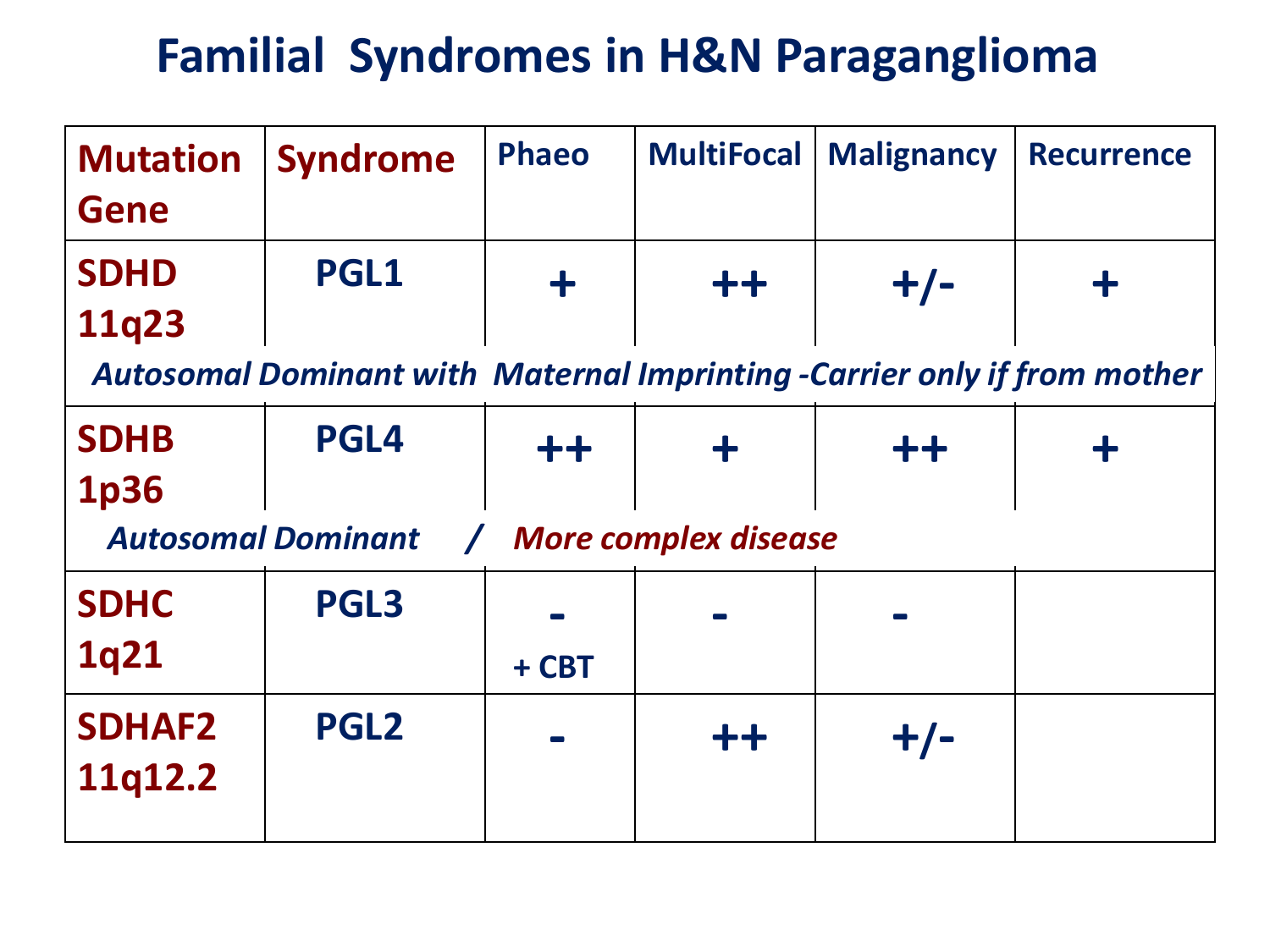**ASSOCIATED SYNDROMES Renal Cell Carcinoma Pituitary tumours Gastro-Intestinal Stromal Tumours (GIST) Multiple Endocrine Neoplasia** *Types 2a & 2b RET Proto-oncogene mutation* **von Hippel Lindau Disease** *Some sub types VHL gene mutation* **Neurofibromatosis Type I** *NF1 gene mutation*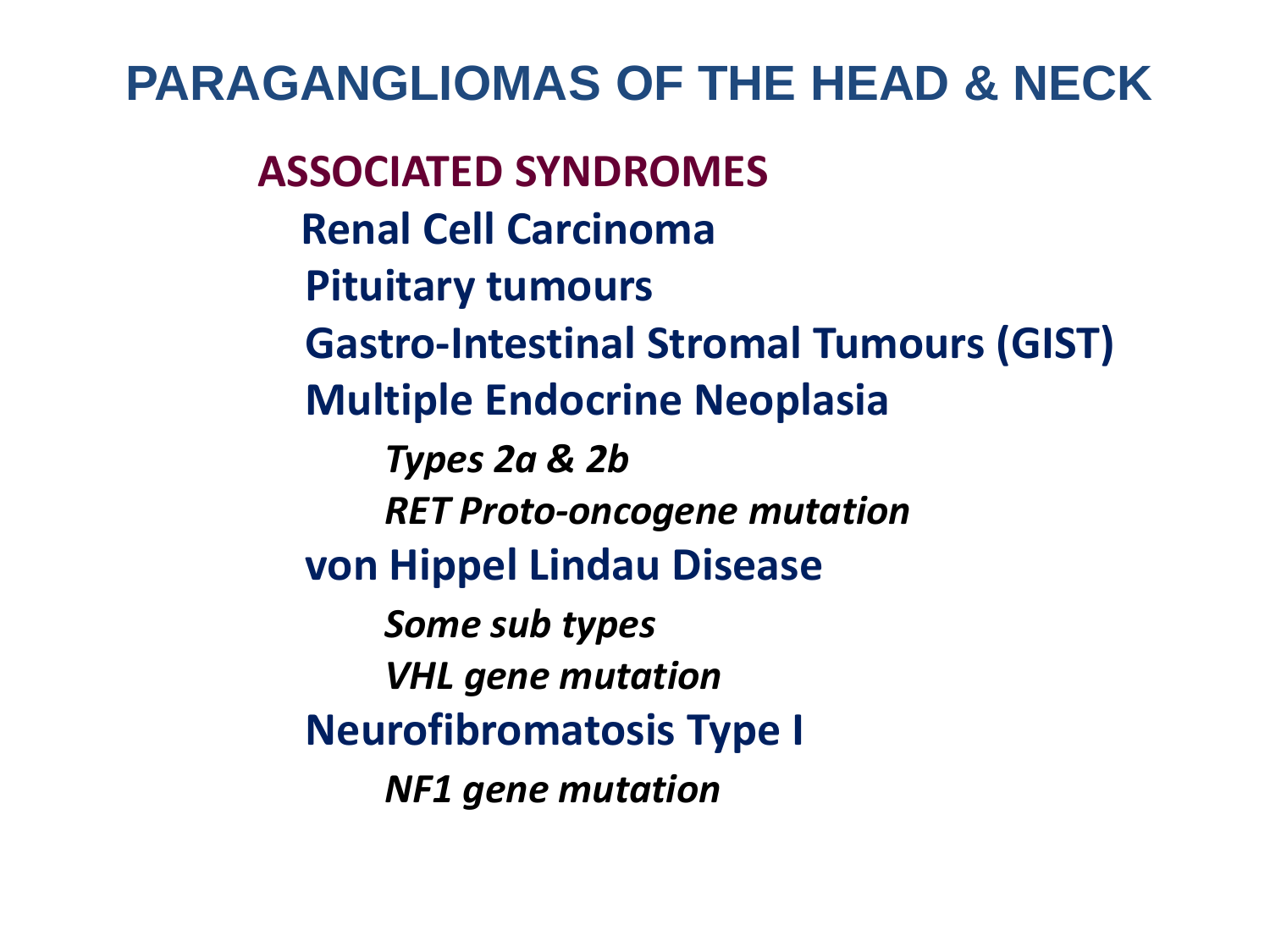# **PARAGANGLIOMAS OF THE HEAD & NECK**  *MANAGEMENT*

- **CHANGE OF PRACTICE from 1980 to 2018**
	- **- Natural History of Disease**
	- **- Implications & Complications of Rx**
	- **- Complex Algorithm**
- **OPTIONS OBSERVATION RADIATION SURGERY**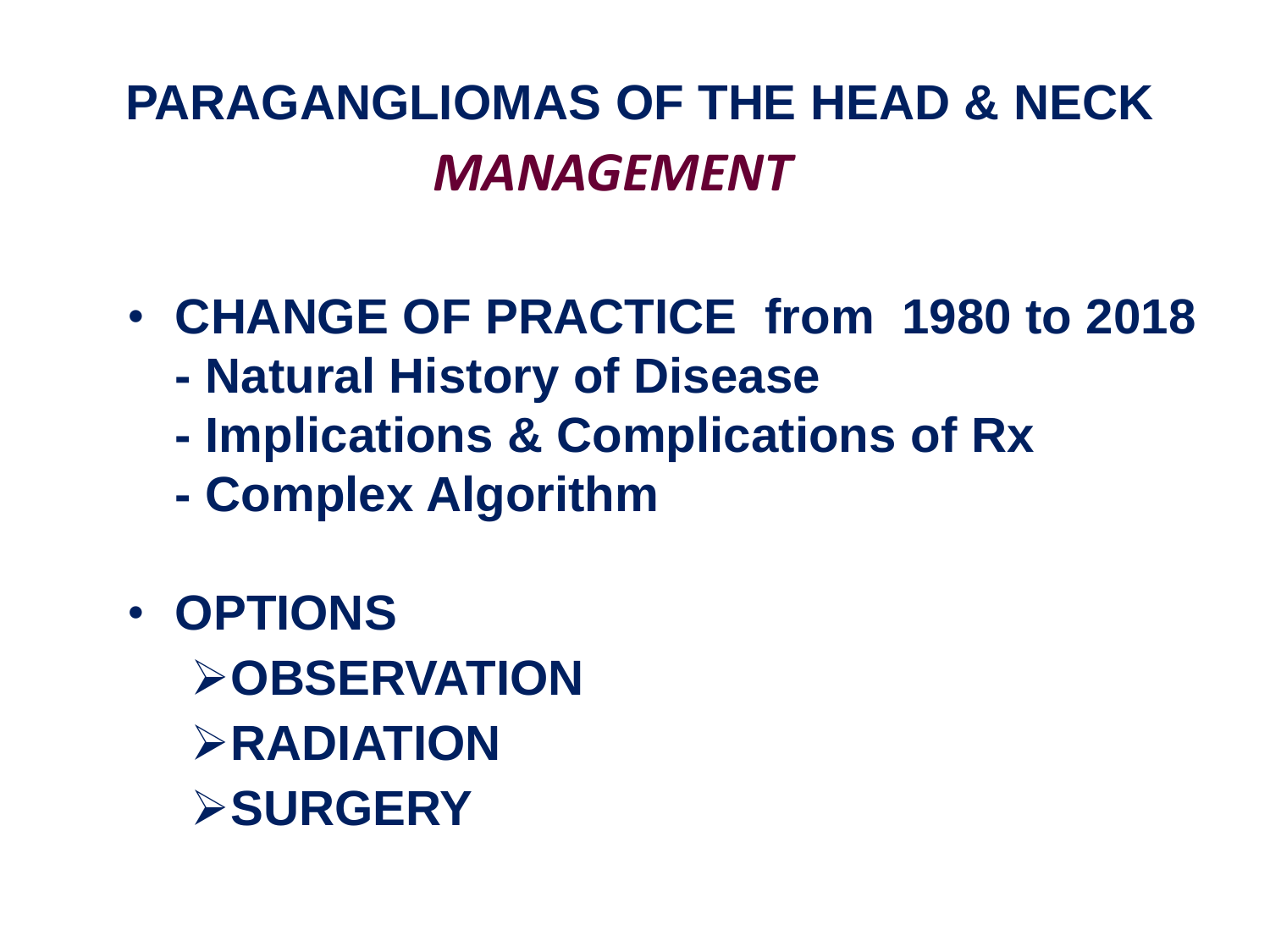• **Patient Factors**

• **Tumour Factors**

• **Treatment Factors** – **What is available**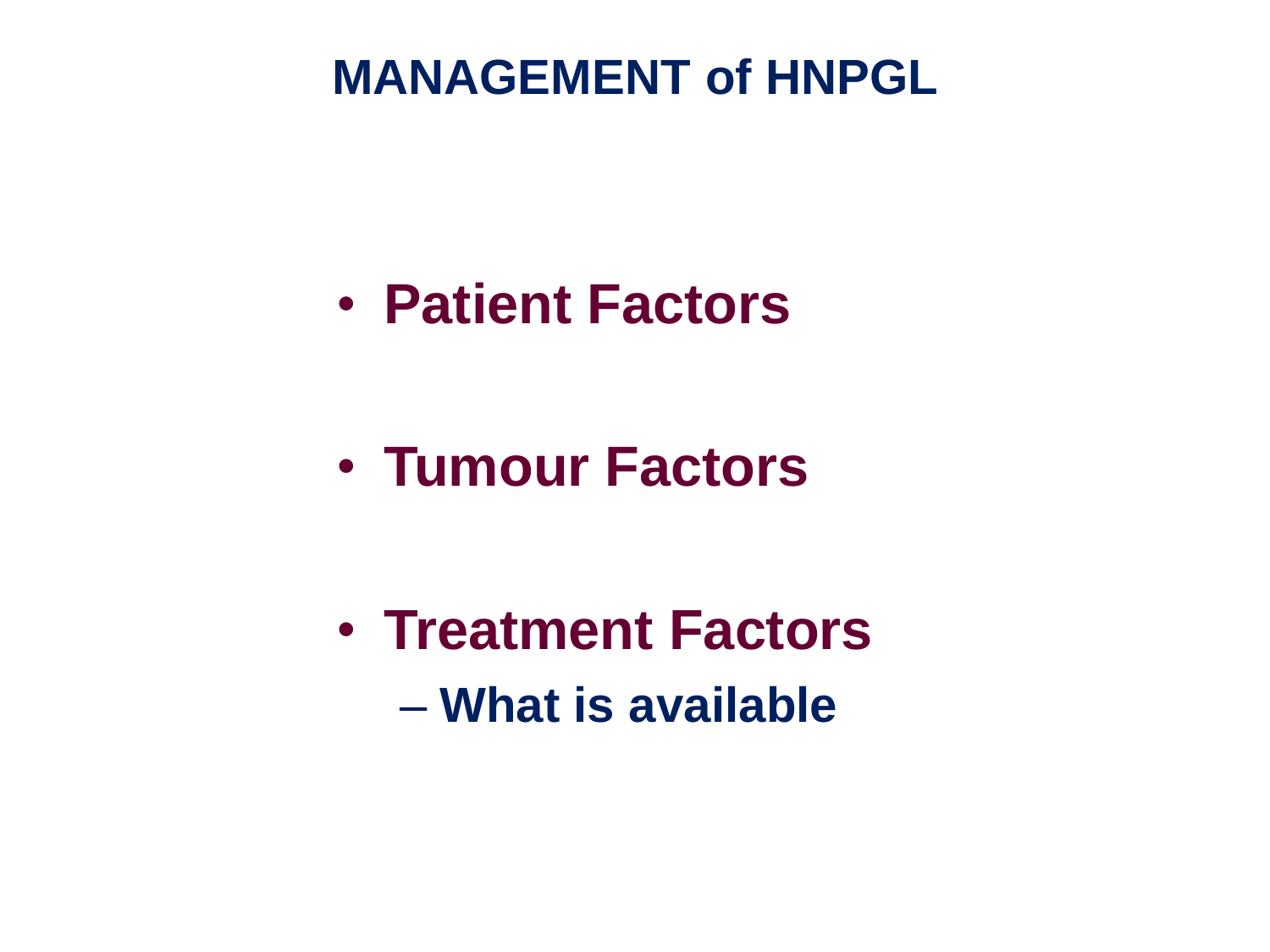- **Patient Factors**
	- **Symptoms** 
		- **Hearing Loss / Tinnitus**
		- **Dysphagia / Dysphonia – Lower CN Palsies**
		- **Facial Palsy**
		- **Raised Intracranial Pressure**
		- **Hypertension**
	- **General Health**

**Co-Morbidities / Age**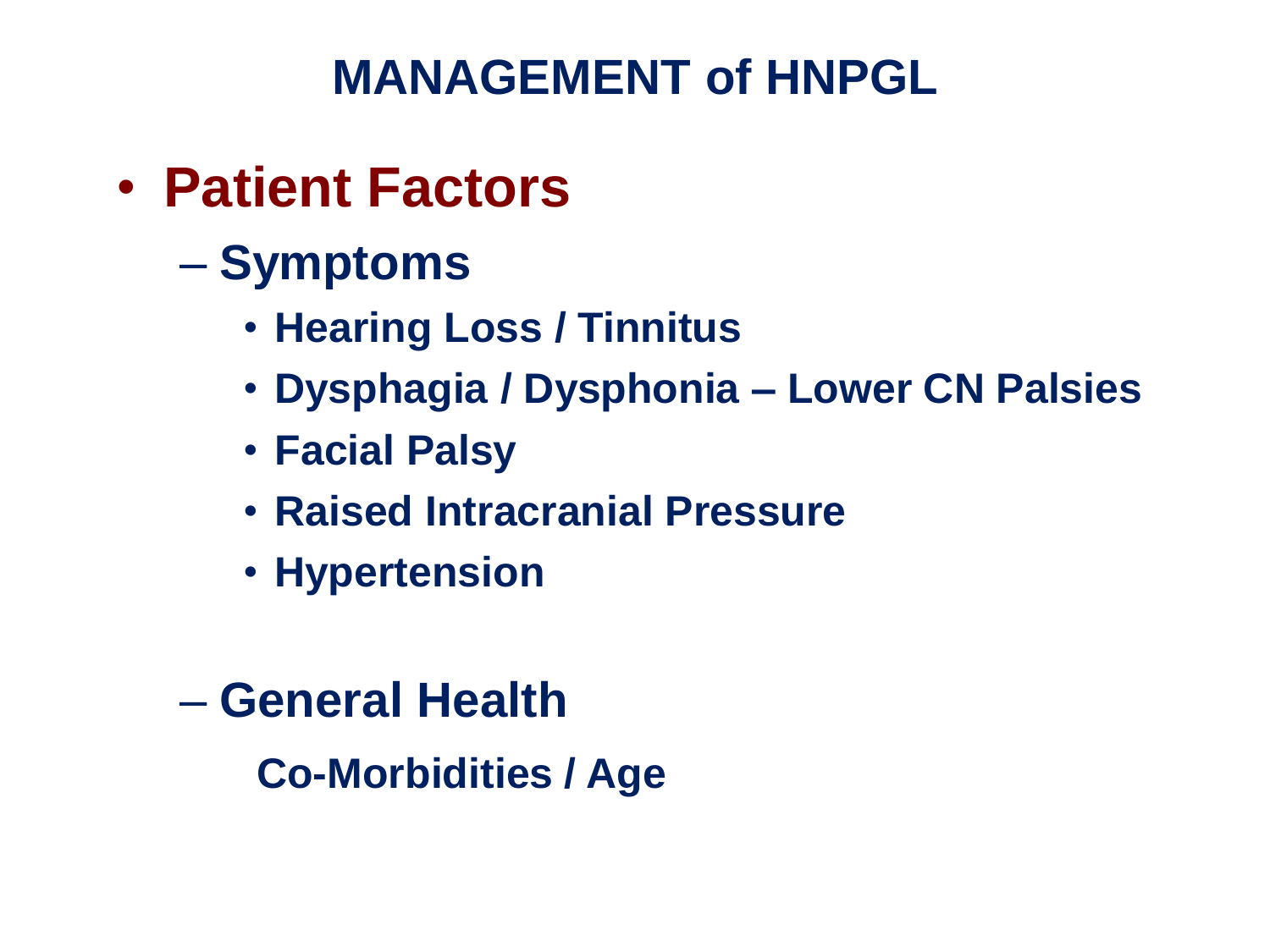- **Tumour Factors**
	- **Mass Effect : size / site(s)**
	- **Single / Multiple**
	- **H & N / Other**
	- **Intracranial extension**
	- **Progressive growth**
	- **Hormone secretion**
	- **Metastasis / Malignancy**

# *Relative / Absolute*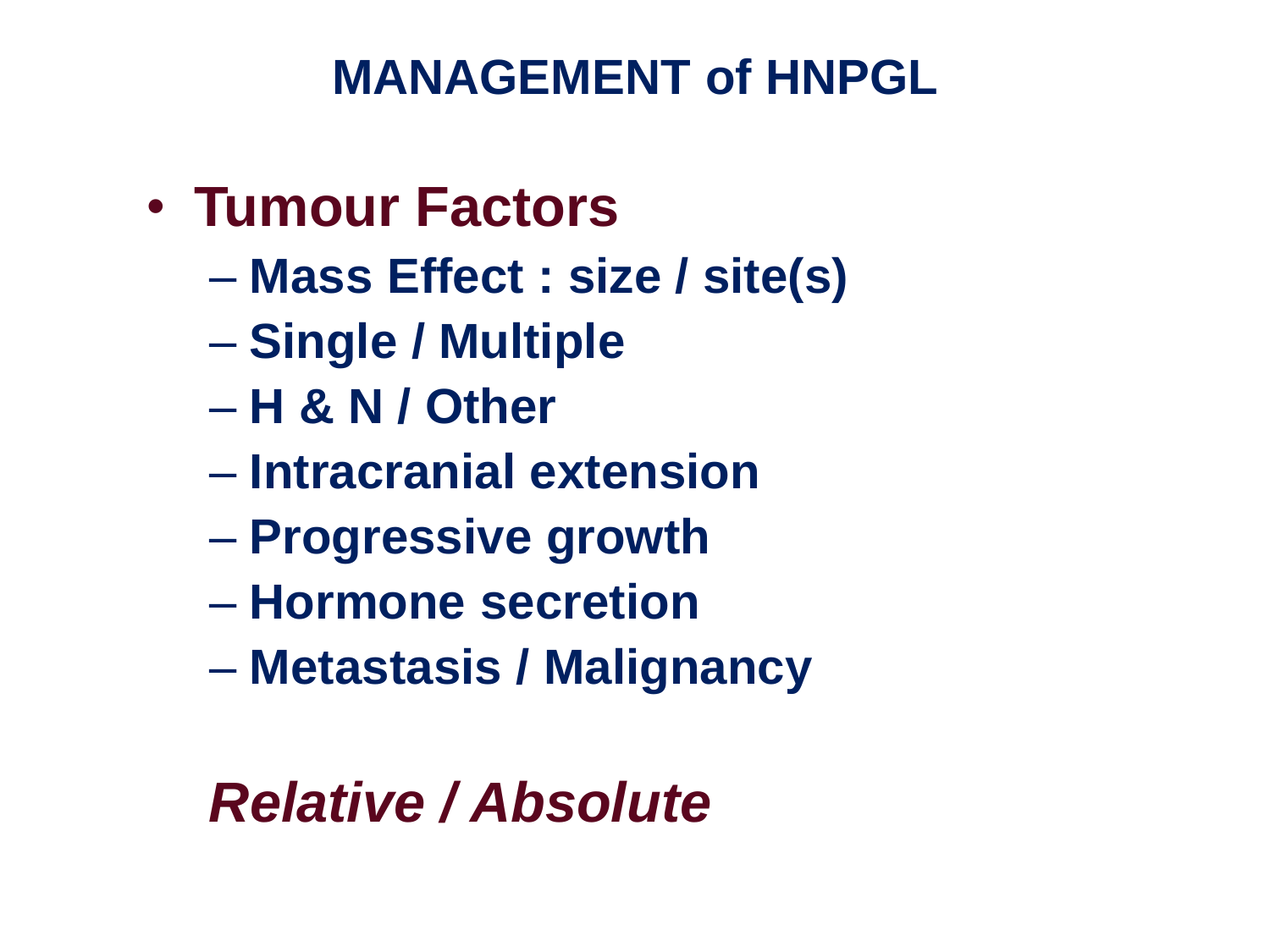#### **OBSERVATION**

- **WHOLE DISEASE PROCESS** *Sporadic or Familial*
- **MONITORING of PRESENTING TUMOUR MRI** *Repeat at 6 months Then at 12 – 18 months*
- **SURVEILLANCE for ASSOCIATED TUMOURS MRI** *H&N, Abdomen, Chest 3 yearly* **Catecholamine Secretion**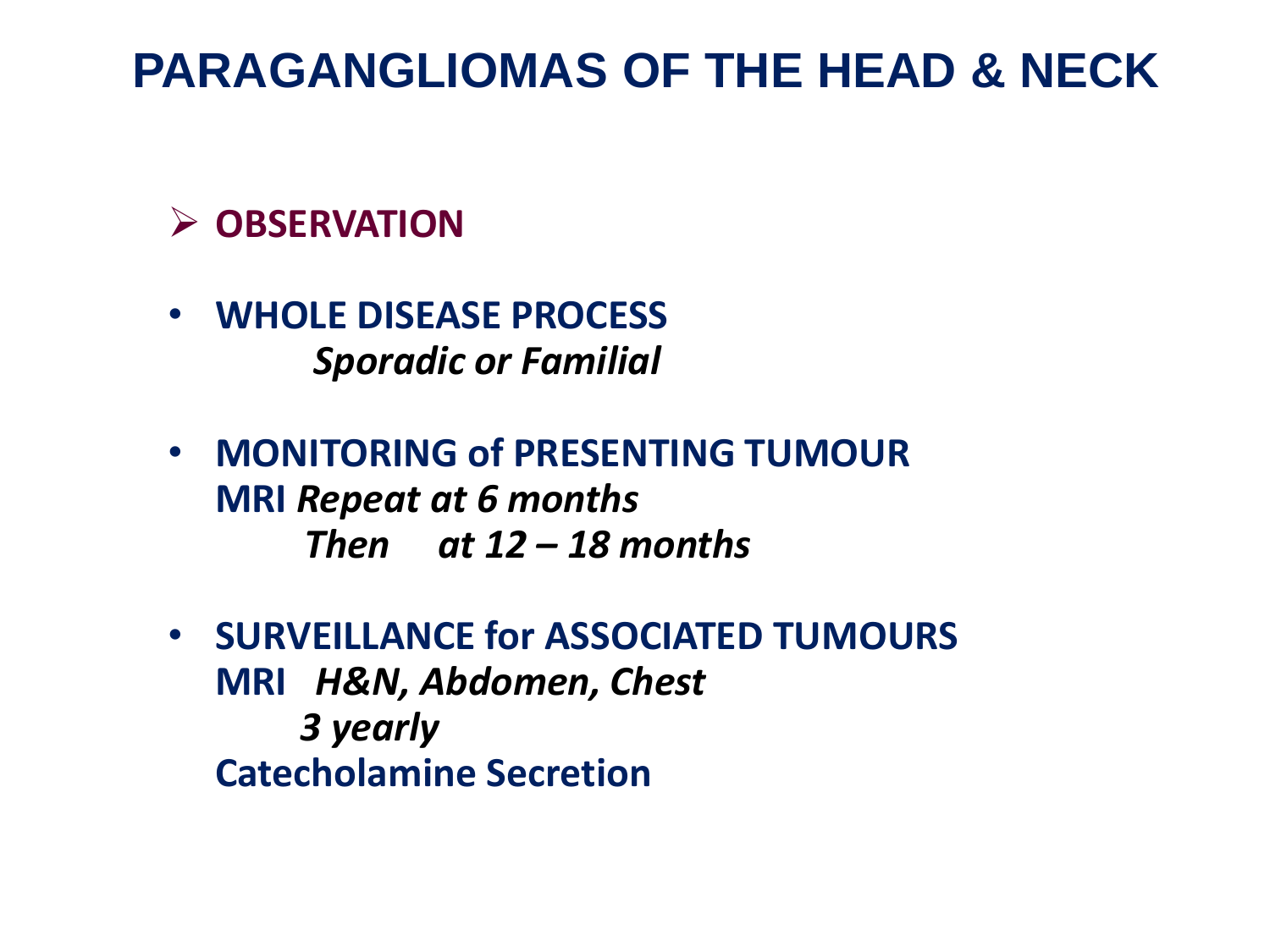#### **RADIATION**

- **Mode of Delivery External Beam Stereotactic** *Single Treatment vs Fractionated*
- *Control Rates* **90% +**
- **Complications Radionecrosis Cranial Nerve Palsy**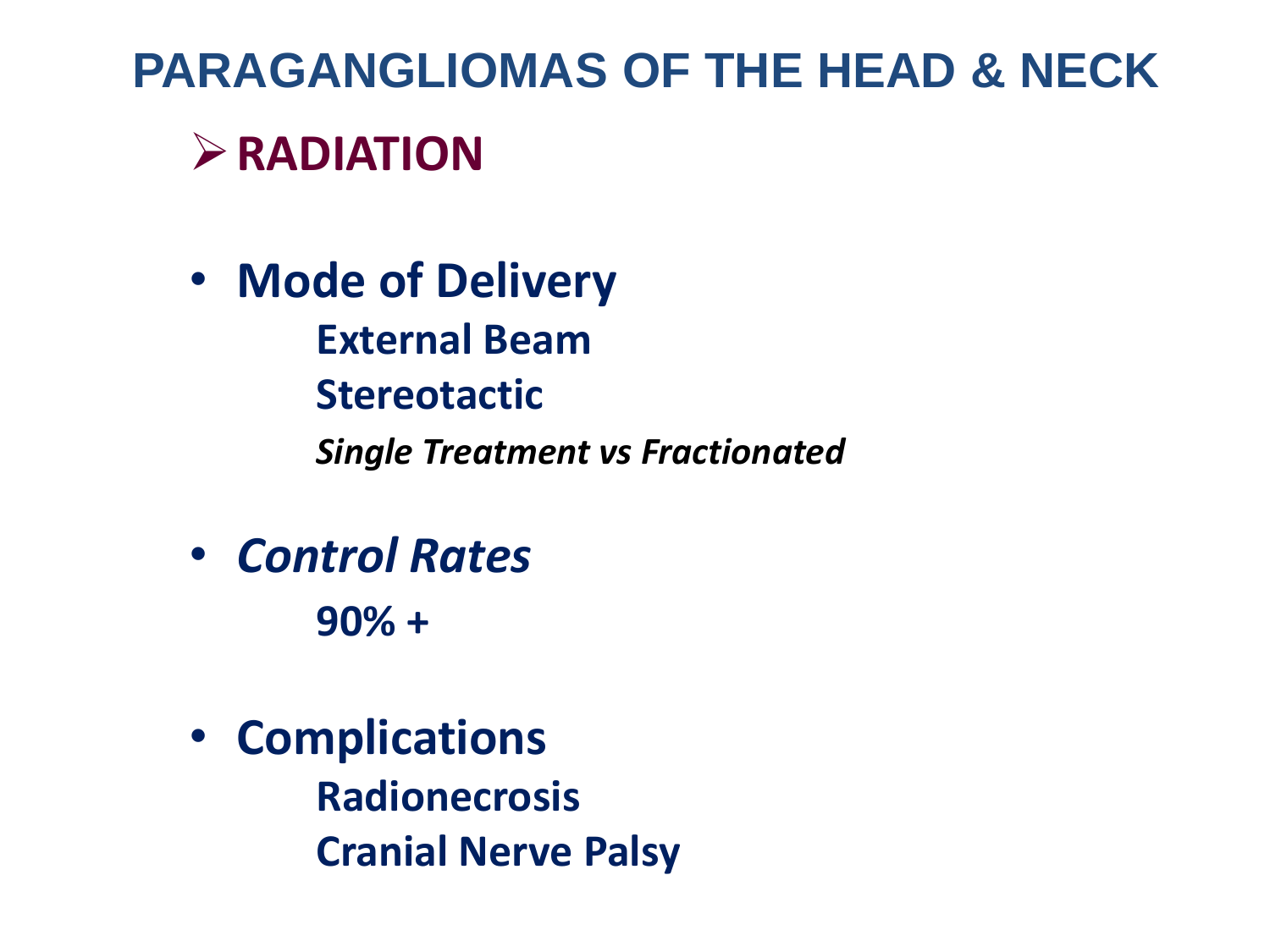#### **SURGERY**

- **Benefits vs Risks**
- **Implications & Complications**
- **Aims**
	- **Tumour resection**

 *Total vs Sub-total vs Partial*

- **Vital structure preservation**
- **Relief of symptoms**
- **Eradication of hormone secretion**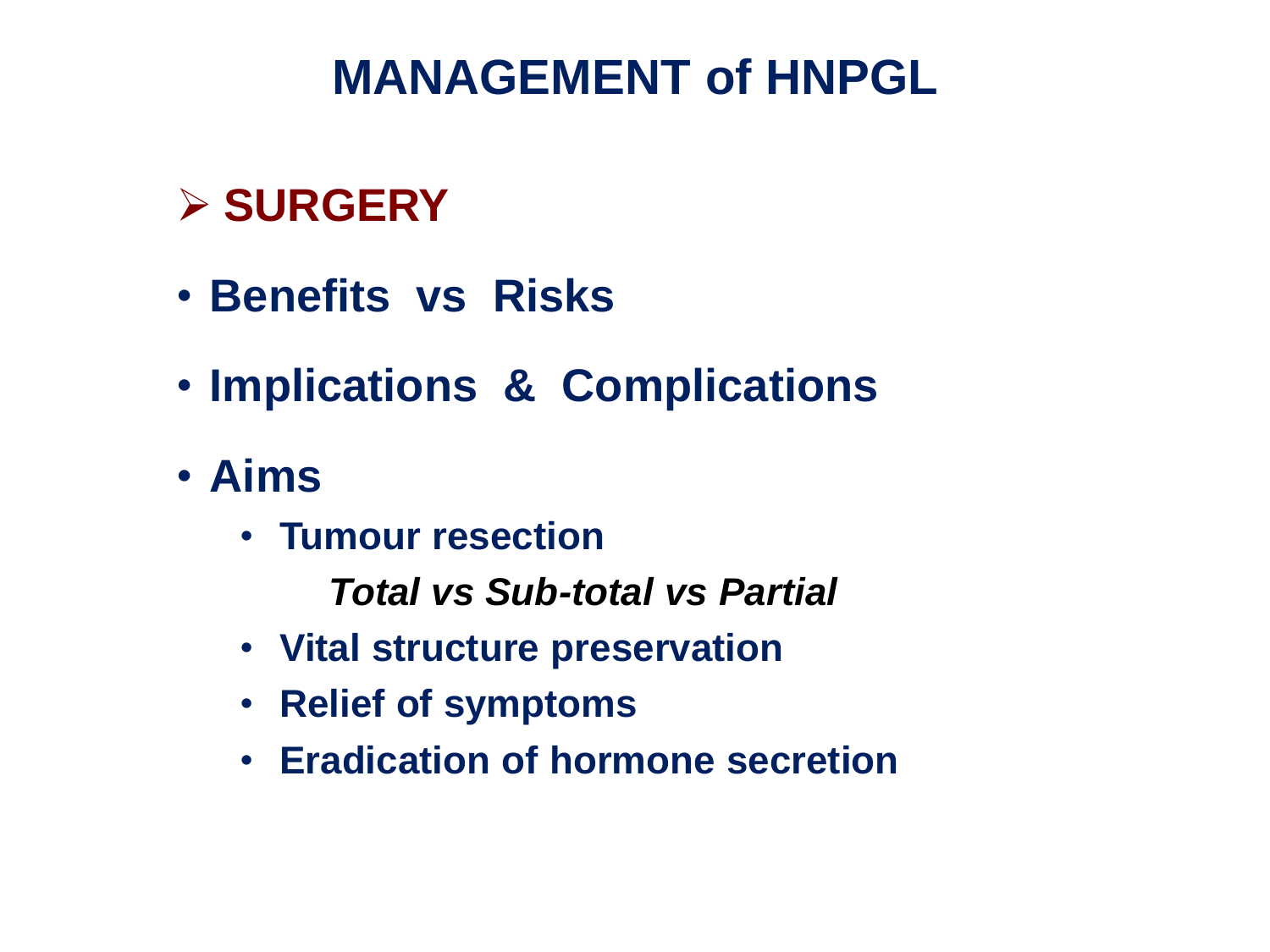#### **PARAGANGLIOMAS OF THE HEAD & NECK SURGERY**

- **JUGULO-TYMPANIC**
	- **TYPE A Tympanotomy**
		- **TYPE B CWU / CWD Mastoidectomy**
	- **TYPE C Infratemporal Approach**
	- **TYPE D Infratemporal + PCF approach**
- **NECK Complete Resection (Intercarotid / Intravagal / Other)**

*Vessel Management Nerve Management*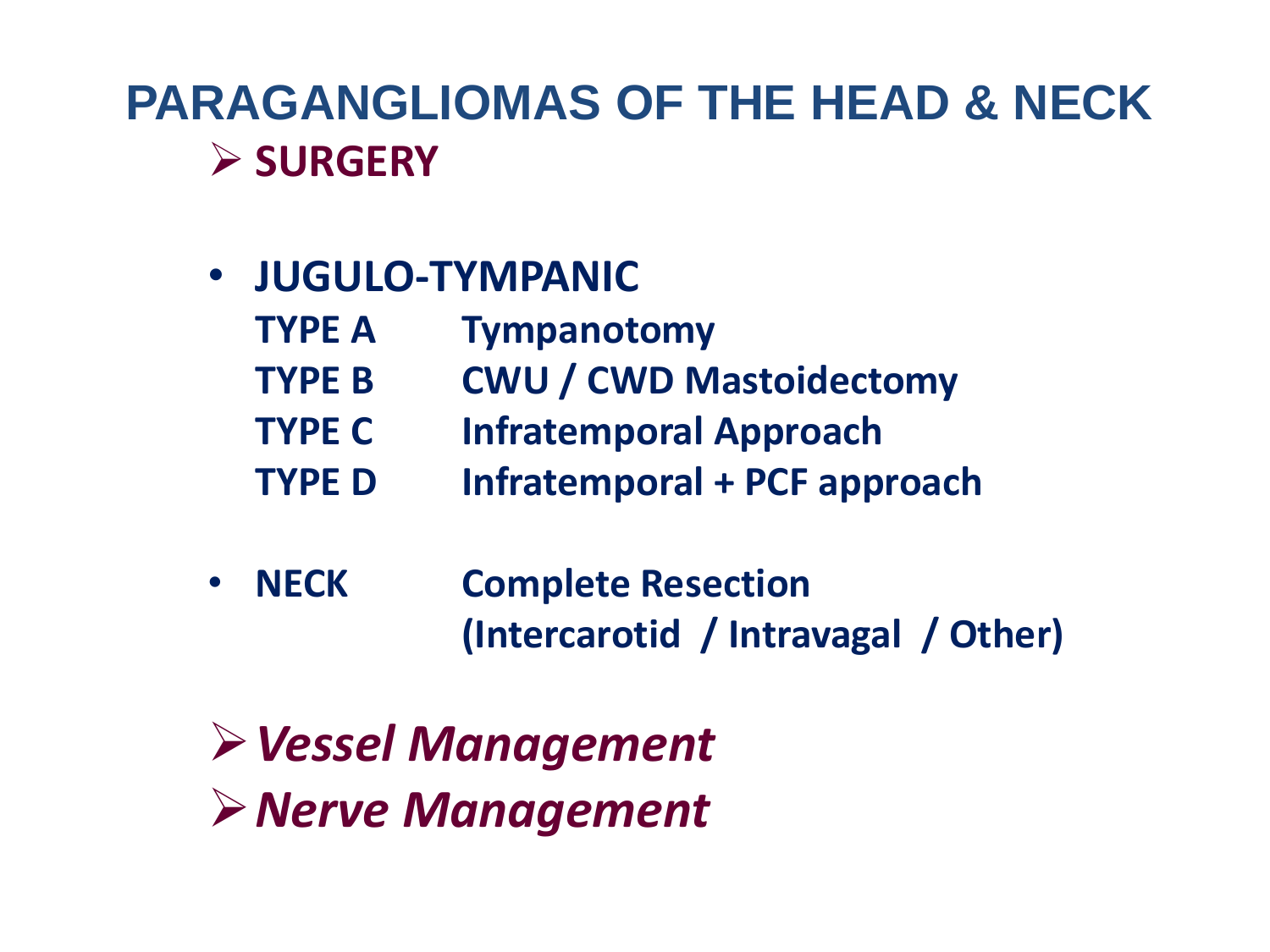**INFRATEMPORAL FOSSA SURGERY**

• **VESSEL MANAGEMENT Jugular Bulb Resected** *Ligation of Sigmoid & IJV*  **Carotid Artery** *Preservation Pre-Op Balloon Occlusion*  **NERVE MANAGEMENT Facial Nerve**  *Re-Route or not Lwr Cranial Nerves*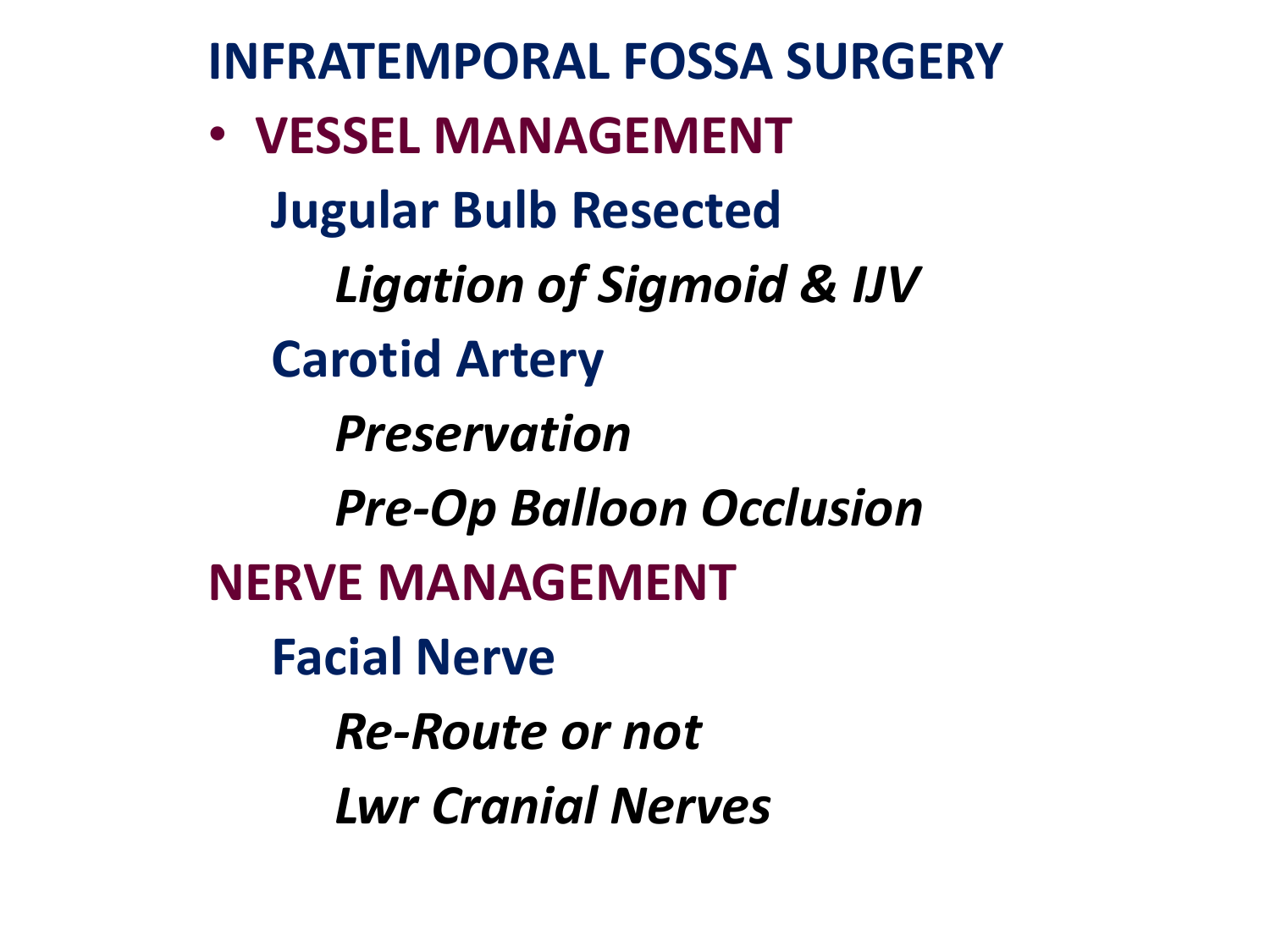#### *MANAGEMENT OF IMPLICATIONS & COMPLICATIONS*

- **HEARING LOSS & TINNIUS Hearing Aids** *- Conventional / Bone anchored*
- **FACIAL WEAKNESS**

**Physical Therapy / Eyelid / Repair / Replace**

- **DYSPHAGIA & DYSPHONIA Speech & swallowing therapy Vocal cord augmentation**
- **VERTIGO / IMBALANCE Physical therapy**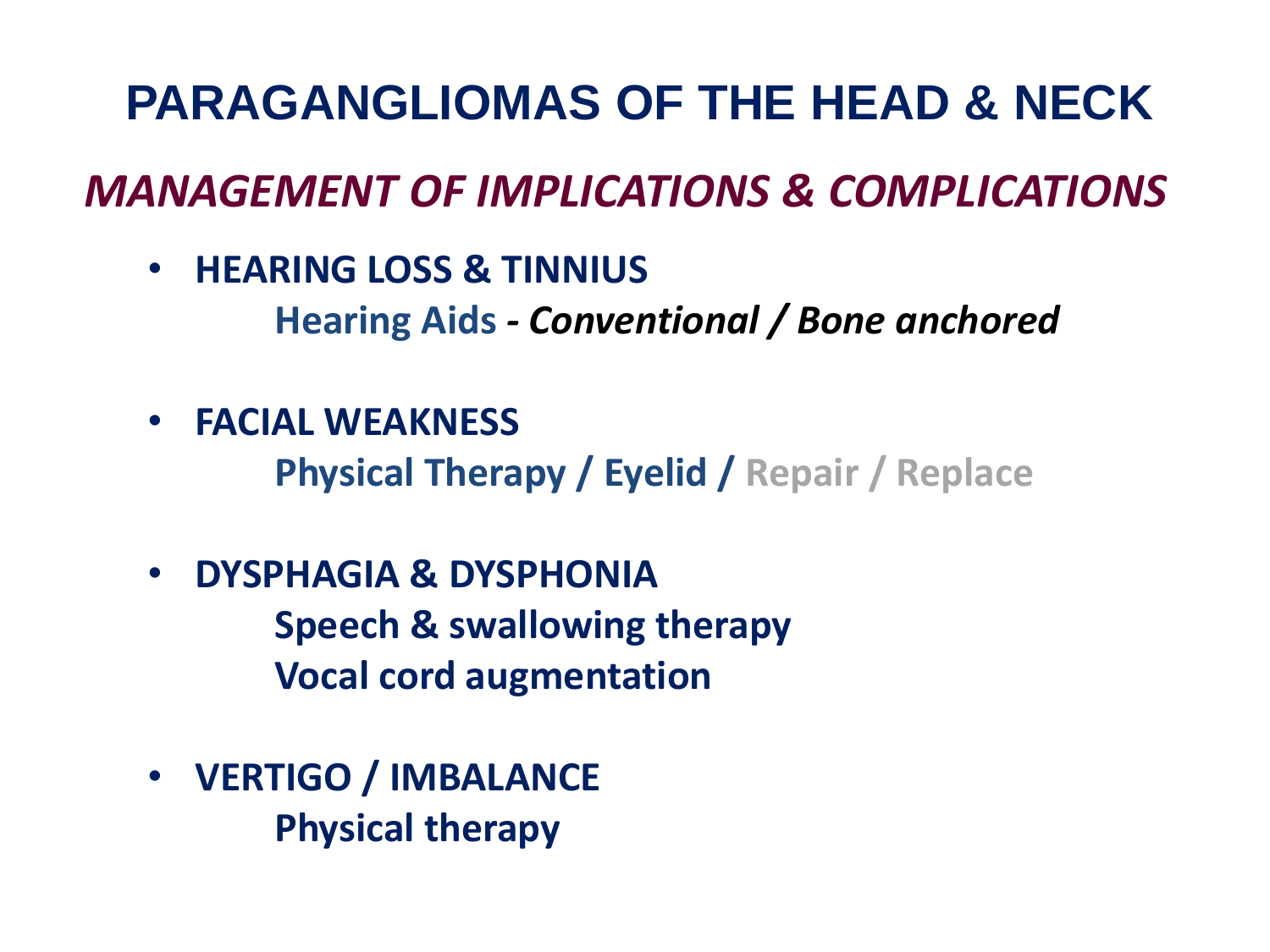#### **PARAGANGLIOMAS OF THE HEAD & NECK**  *LONG TERM SURVEILLANCE*

• **SPORADIC**

*Annual Clinical Annual MRI + Gad / Nuclear Catechol. secretion : 1 to 3 yearly*

• **FAMILIAL**

*Annual Clinical + BP Annual Catechol. secretion Annual H+N MRI / Nuclear 1 -3 yearly Abdomen & Chest - CT or MRI*